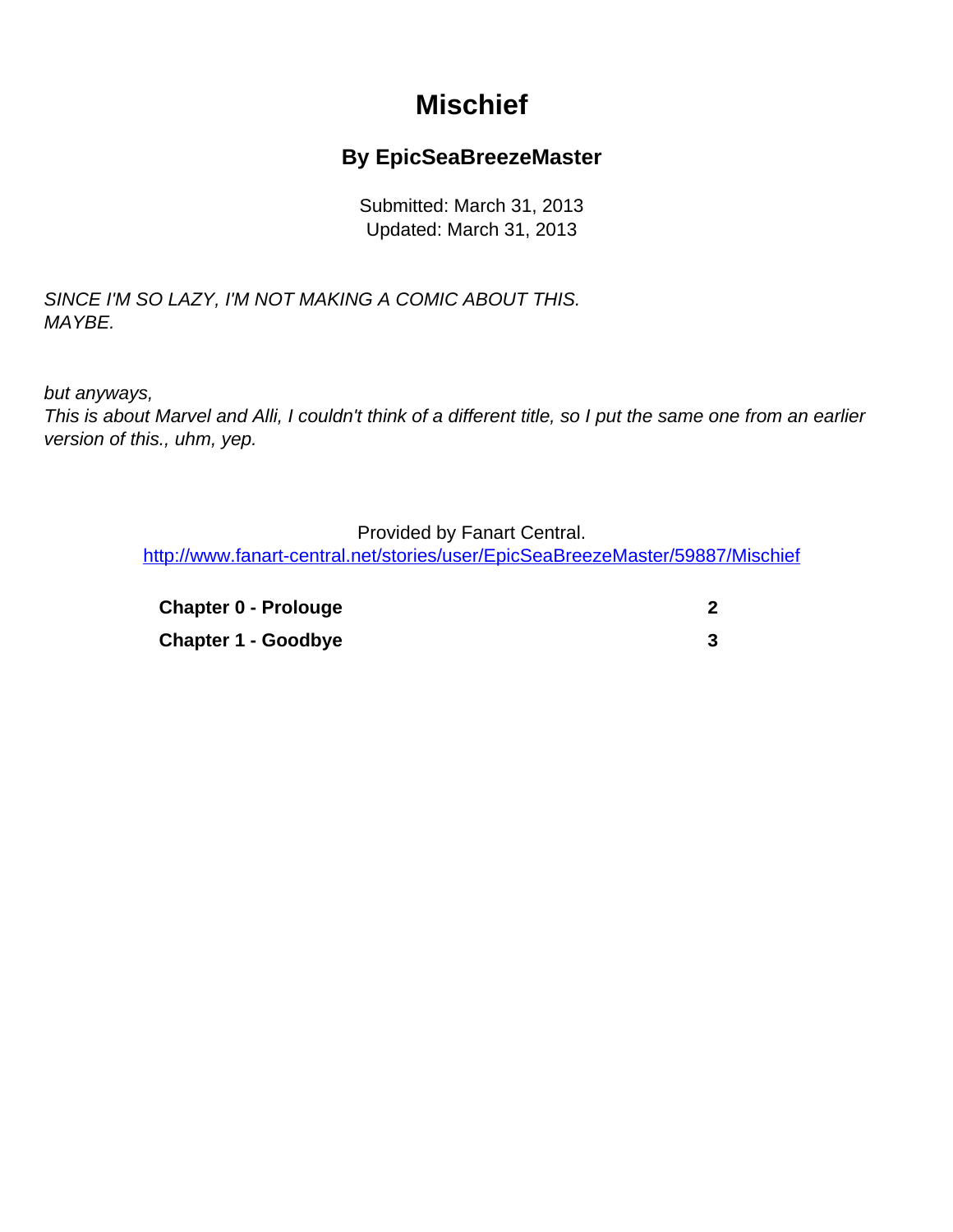## **0 - Prolouge**

<span id="page-1-0"></span>I was a young boy, only 13 years old, days before I became what I am today, a monster. I used to be a good child, good grades, good habit, good family. I never was this crazy, until now.